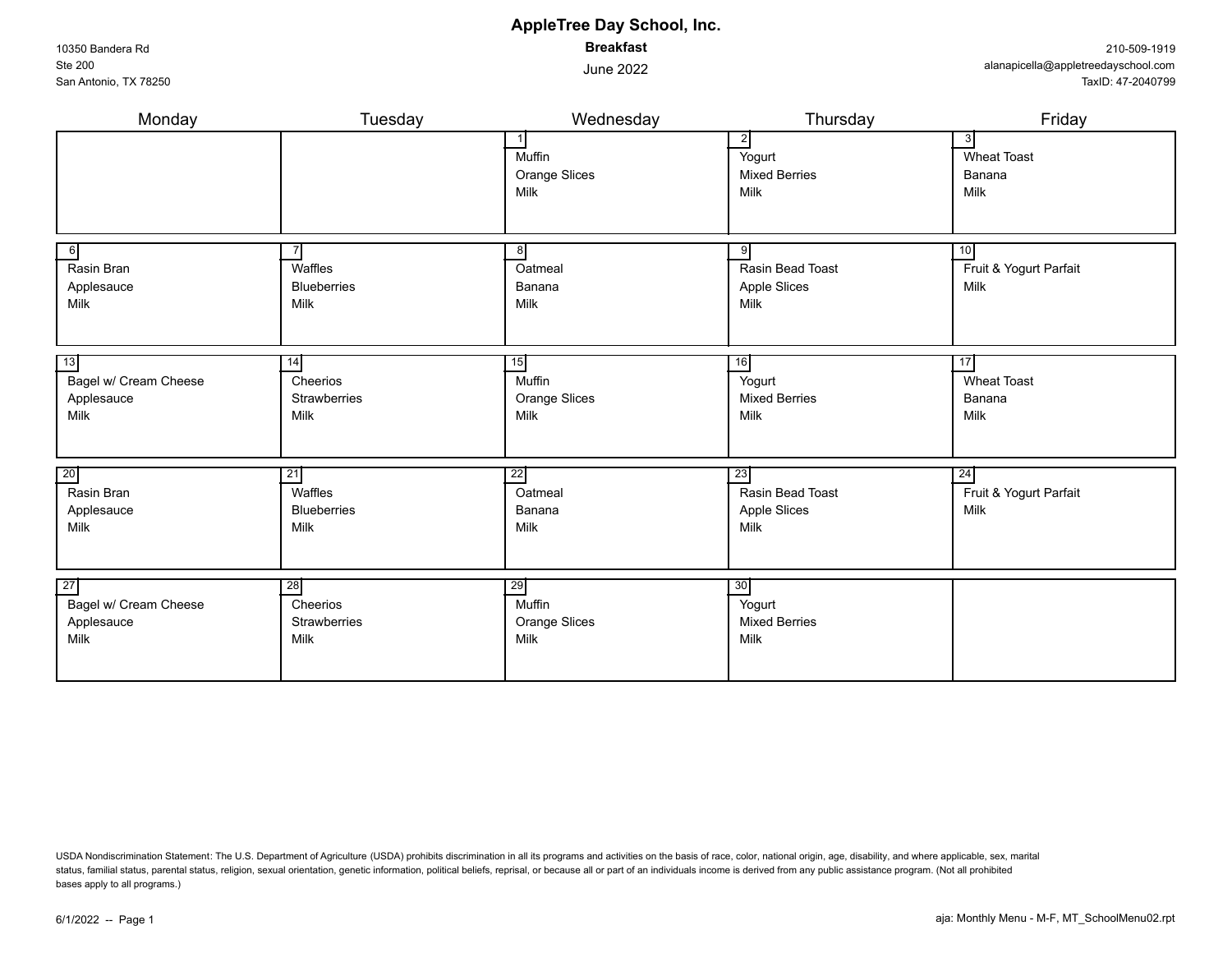| 6<br>Granola Bar<br>Water | Cheese Balls<br>Water | 8<br>Goldfish<br>Water | 9<br>Nutri Grain Bar<br>Water | 10<br>Cookies<br>Water |
|---------------------------|-----------------------|------------------------|-------------------------------|------------------------|
| 13                        | 14                    | 15                     | 16                            | 17                     |
| Pop Tart                  | Nilla Wafers          | $\overline{F}$ ig Bar  | <b>Fruit Snacks</b>           | Veggie Straws          |
| Water                     | Water                 | Water                  | Water                         | Water                  |
| 20                        | $\overline{21}$       | 22                     | 23                            | 24                     |
| Granola Bar               | Cheese Balls          | Goldfish               | Nutri Grain Bar               | Cookies                |
| Water                     | Water                 | Water                  | Water                         | Water                  |
| 27                        | 28                    | 29                     | 30                            |                        |
| Pop Tart                  | Nilla Wafers          | Fig Bar                | <b>Fruit Snacks</b>           |                        |
| Water                     | Water                 | Water                  | Water                         |                        |

USDA Nondiscrimination Statement: The U.S. Department of Agriculture (USDA) prohibits discrimination in all its programs and activities on the basis of race, color, national origin, age, disability, and where applicable, s status, familial status, parental status, religion, sexual orientation, genetic information, political beliefs, reprisal, or because all or part of an individuals income is derived from any public assistance program. (Not bases apply to all programs.)

**AppleTree Day School, Inc. Morning Snack**

June 2022

Monday Tuesday Wednesday Thursday Friday

Fig Bar Water

 $\begin{array}{ccc} 1 & 3 \\ 2 & 3 \end{array}$ 

Fruit Snacks Water

Veggie Straws Water

10350 Bandera Rd Ste 200 San Antonio, TX 78250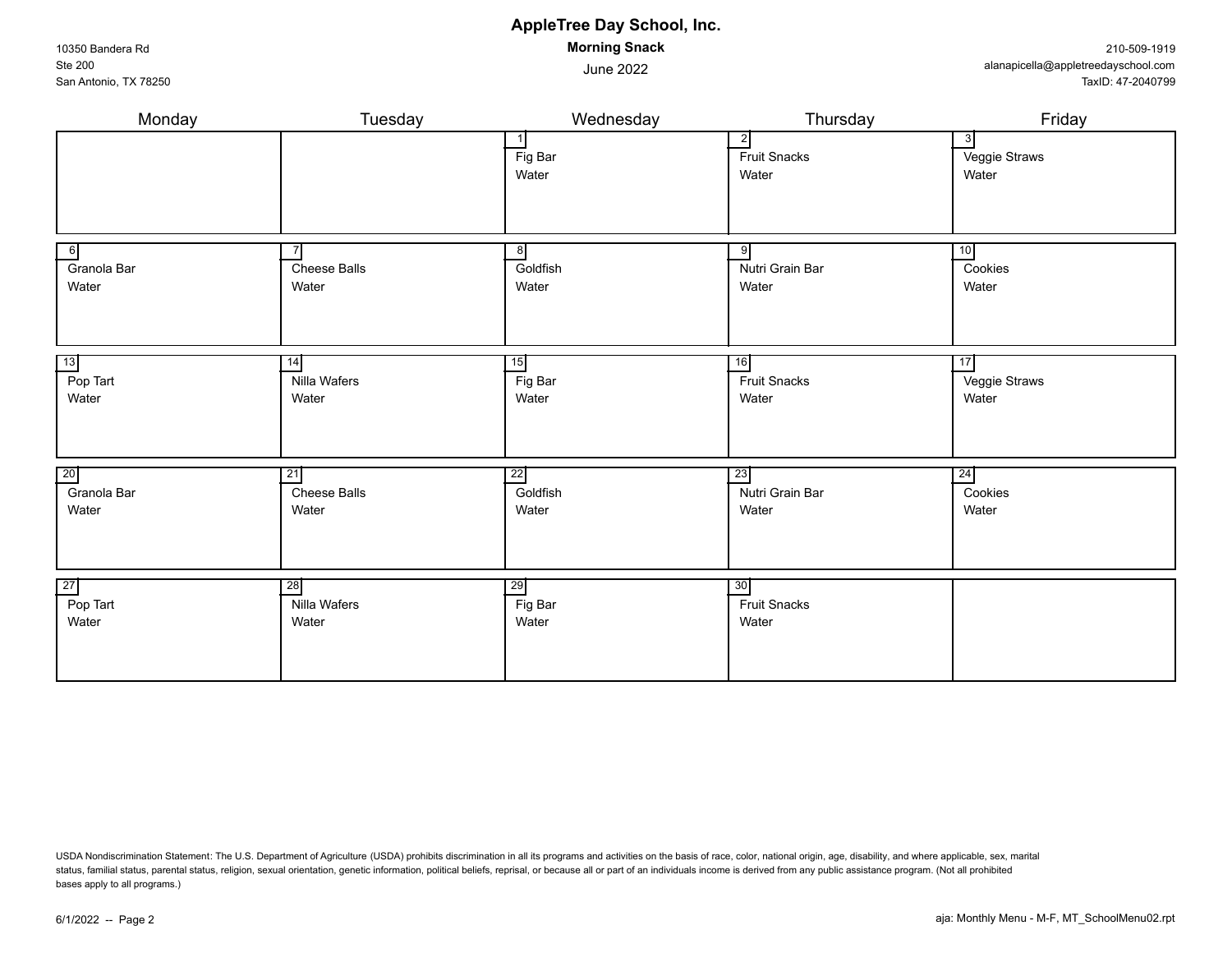10350 Bandera Rd Ste 200 San Antonio, TX 78250

## **AppleTree Day School, Inc. Lunch**

June 2022

| Monday                | Tuesday         | Wednesday              | Thursday                | Friday                   |
|-----------------------|-----------------|------------------------|-------------------------|--------------------------|
|                       |                 |                        | $\mathbf{2}$            | 3                        |
|                       |                 | Meatballs w/ Gravy     | Spaghetti w/ Meat Sauce | Ham & Cheese Wrap        |
|                       |                 | <b>Wheat Bread</b>     | Salad                   | Carrots                  |
|                       |                 | <b>Mashed Potatoes</b> | <b>Mandarin Oranges</b> | Pineapples               |
|                       |                 | Peaches                | Milk                    | Milk                     |
| $6 \mid$              |                 | 8                      |                         | 10                       |
| Bean & Cheese Taco    | Chicken Alfredo | <b>Meatball Sub</b>    | Cheeseburger Mac        | Turkey & Cheese Sandwich |
| Corn                  | Peas            | Carrots                | Green Beans             | Salad                    |
| <b>Fruit Cocktail</b> | Peaches         | Applesauce             | <b>Mandarin Oranges</b> | Banana                   |
| Milk                  | Milk            | Milk                   | Milk                    | Milk                     |
|                       |                 |                        |                         |                          |
| 13                    | 14              | 15                     | 16                      | 17                       |
| Hot Dog               | Chicken Taco    | Meatballs w/ Gravy     | Spaghetti w/ Meat Sauce | Ham & Cheese Wrap        |
| <b>French Fries</b>   | Corn            | <b>Wheat Bread</b>     | Salad                   | Carrots                  |
| <b>Fruit Cocktail</b> | Applesauce      | <b>Mashed Potatoes</b> | <b>Mandarin Oranges</b> | Pineapples               |
| Milk                  | Milk            | Peaches                | Milk                    | Milk                     |
|                       |                 |                        |                         |                          |
| 20                    | 21              | 22                     | 23                      | 24                       |
| Bean & Cheese Taco    | Chicken Alfredo | <b>Meatball Sub</b>    | Cheeseburger Mac        | Turkey & Cheese Sandwich |
| Corn                  | Peas            | Carrots                | Green Beans             | Salad                    |
| <b>Fruit Cocktail</b> | Peaches         | Applesauce             | <b>Mandarin Oranges</b> | Banana                   |
| Milk                  | Milk            | Milk                   | Milk                    | Milk                     |
|                       |                 |                        |                         |                          |
| 27                    | 28              | 29                     | 30                      |                          |
| Hot Dog               | Chicken Taco    | Meatballs w/ Gravy     | Spaghetti w/ Meat Sauce |                          |
| <b>French Fries</b>   | Corn            | <b>Wheat Bread</b>     | Salad                   |                          |
| <b>Fruit Cocktail</b> | Applesauce      | <b>Mashed Potatoes</b> | Mandarin Oranges        |                          |
| Milk                  | Milk            | Peaches                | Milk                    |                          |
|                       |                 |                        |                         |                          |

USDA Nondiscrimination Statement: The U.S. Department of Agriculture (USDA) prohibits discrimination in all its programs and activities on the basis of race, color, national origin, age, disability, and where applicable, s status, familial status, parental status, religion, sexual orientation, genetic information, political beliefs, reprisal, or because all or part of an individuals income is derived from any public assistance program. (Not bases apply to all programs.)